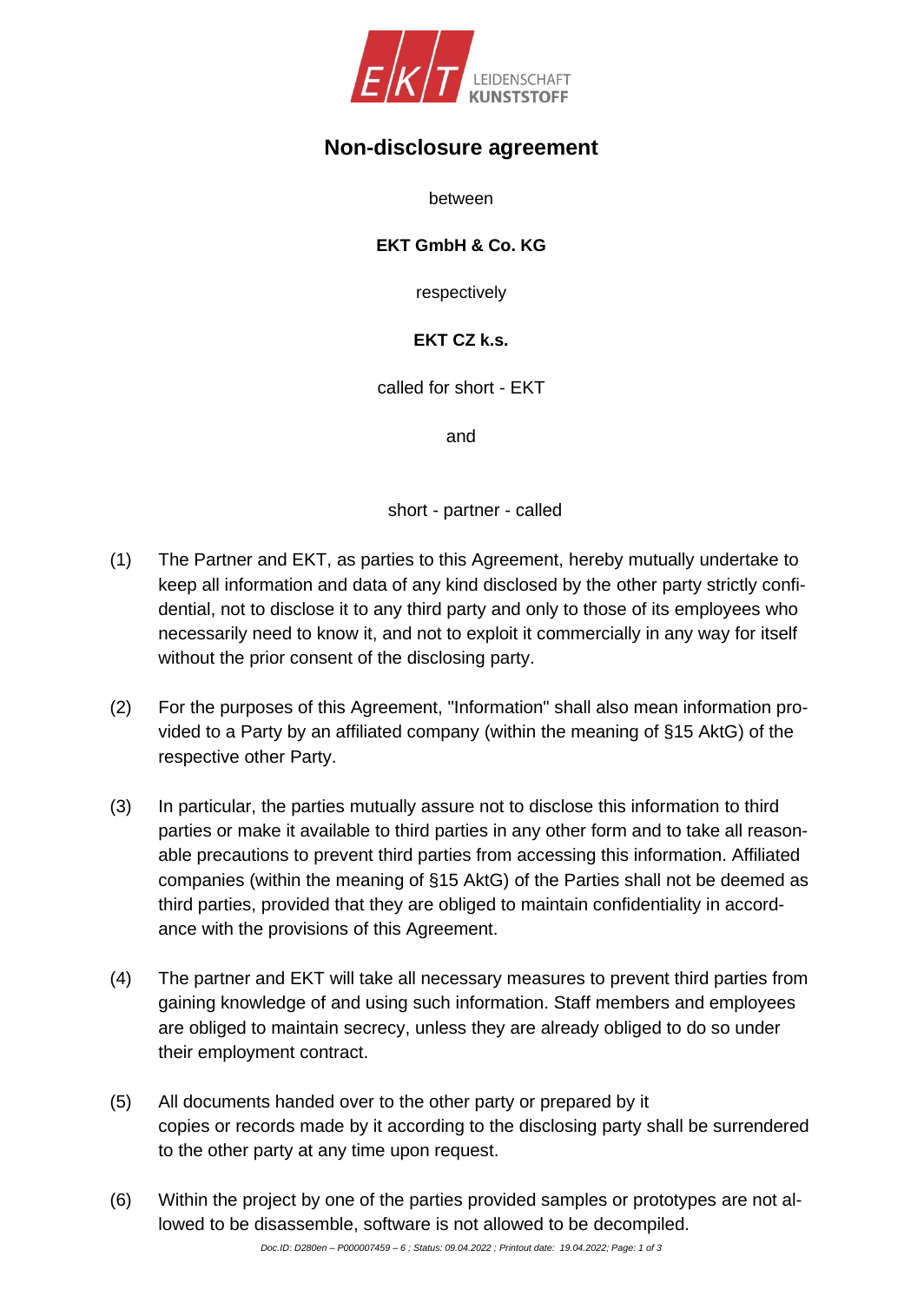

- (7) Exceptions to the foregoing obligations shall be permitted only with the prior written consent of the party from which the information originated.
- (8) The above obligations shall exist only to the extent that and for as long as the information, knowledge and experience or parts thereof received from the other party
	- − were not already known to the public before the date of receipt; or
	- − publicly known without the intervention of the party bound to secrecy become; or
	- − cannot be proven to have been in the possession of the receiving party; or
	- − have not been made available to the receiving party by an authorised third party without an obligation of confidentiality; or
	- − not without the prior written consent of the disclosing party to third parties.
- (9) The exceptions to the obligation to disclose do not apply to a combination of individual items of information, even if each individual item of information is itself subject to the exceptions. Unless the combination itself falls within those exceptions.
- (10) The obligations under this agreement are to be understood in particular also in such a way that by the receipt of information a novelty detriment in accordance with § 3 (1) of the german Patentgesetz of 01.01.1981, Art. 54 (1) and (2) of the European Patent Convention of 05.10.1973, as well as corresponding provisions of the patent laws of other countries cannot arise. This also applies in connection with the transfer of new products to the other party.
- (11) Both parties expressly agree that they will not mutually not assume any liability for the content of the information provided and any claims for damages resulting from this are mutually excluded.
- (12) Both parties are aware that the violation of company and business secrets is punishable by law and that the party violating company or business secrets is obliged to compensate for the resulting damage.
- (13) For each case of breach of this confidentiality agreement, the breaching party shall pay a contractual penalty to be determined by the other party at its reasonable discretion and to be reviewed by the competent court in the event of a dispute. This obligation shall also extend to breaches by affiliated companies. The assertion of further claims for damages shall remain unaffected; the contractual penalty shall be offset against the claim for damages. Notwithstanding the foregoing, the party in breach of duty may prove that less damage has been incurred.